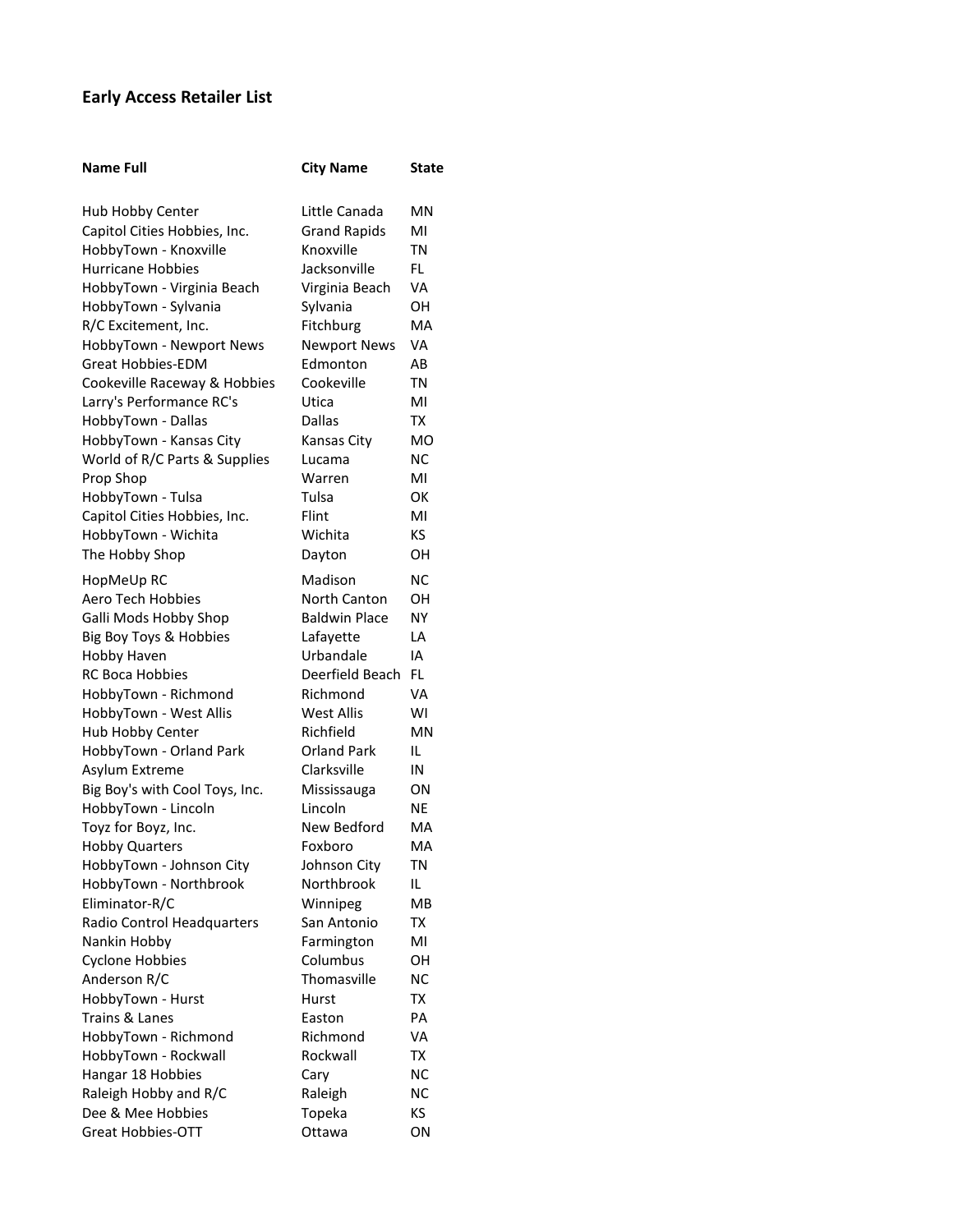| <b>Family Hobbies</b>                               | Smyrna               | ΤN        |
|-----------------------------------------------------|----------------------|-----------|
| HobbyTown - Fayetteville                            | Fayetteville         | ΝC        |
| <b>SHAFFER'S TRAIN SHED</b>                         | Altoona              | PA        |
| <b>Great Hobbies-MIS</b>                            | Mississauga          | ON        |
| HobbyTown - Asheville                               | Asheville            | ΝC        |
| Phil's Hobby Shop                                   | Fort Wayne           | ΙN        |
| Odessa Camera Center, Inc.                          | Odessa               | TX        |
| HobbyTown - Fredericksburg                          | Fredericksburg       | VA        |
| The Hobby Connection                                | Easley               | <b>SC</b> |
| Hobby Haven                                         | <b>Overland Park</b> | KS        |
| MY TOBBIES - Toys & Hobbies                         | Tampa                | FL.       |
| NZ Hobbies                                          | Alpharetta           | GA        |
| HobbyTown - Lewisville                              | Lewisville           | <b>TX</b> |
| Nankin Hobby                                        | Ypsilanti            | MI        |
| <b>Beach Hobbies</b>                                | Myrtle Beach         | SC        |
| <b>RC Car World LLC</b>                             | Cinnaminson          | NJ        |
| HobbyTown - St. Charles                             | St. Charles          | IL.       |
| HobbyTown - Ankeny                                  | Ankeny               | IA        |
| <b>Remote Control Hobbies</b>                       | Orlando              | FL.       |
| <b>Goat Hobbies</b>                                 | Plantation           | FL.       |
| <b>Excel Drones LLC</b>                             | Garden City          | MI        |
| HobbyTown - Cedar Park                              | Cedar Park           | <b>TX</b> |
| K & K Trains                                        | Port Charlotte       | FL.       |
| HobbyTown - Buford                                  | <b>Buford</b>        | GA        |
| Danbury Hobby Center                                | Danbury              | СT        |
| <b>Remote Control Hobbies</b>                       | Lutherville          | MD        |
|                                                     | Mooresville          | <b>NC</b> |
| HobbyTown - Mooresville                             |                      |           |
| Florida RC Outlet                                   | Jacksonville         | FL.       |
| HobbyTown - Dover                                   | Dover                | DE        |
| King Cobra of Florida                               | Pensacola            | FL.       |
| <b>Small Addictions RC</b>                          | Binghamton           | NΥ        |
| HobbyTown - Toms River                              | <b>Toms River</b>    | NJ        |
| Hobbytown - Schaumburg                              | Schaumburg           | IL.       |
| Nankin Hardware & Hobby                             | Southgate            | MI        |
| Hobbytown - Hickory                                 | Hickory              | ΝC        |
| Radio Controlled Revolution Hobb West Palm Beach FL |                      |           |
| Hobbytown - North Little Rock N Little Rock AR      |                      |           |
| G & G Hobbies                                       | Griffith             | IN        |
| HobbyTown - Sanford                                 | Sanford              | FL.       |
| Goat Hobbies #2                                     | Sunrise              | FL        |
| Wild Bill's HobbyTown                               | Irving               | ТX        |
| Great Hobbies-OSH                                   | Oshawa               | ON        |
| Nankin Hardware & Hobby                             | Westland             | MI        |
| HobbyTown - Mobile                                  | Mobile               | AL        |
| HobbyTown - Oshkosh                                 | Oshkosh              | WI        |
| Hobby-Sports.com                                    | Portage              | MI        |
| Mark Twain Hobby Center                             | St. Charles          | <b>MO</b> |
| R.C. Hobbies                                        | Huntsville           | AL        |
| Great Hobbies, Inc.-PEI                             | Stratford            | PE        |
| Scale Reproductions, Inc.                           | Louisville           | ΚY        |
| Hobby Hobby                                         | Mississauga          | ΟN        |
| Performance Hobbies                                 | Webster              | NΥ        |
| Leisure Hours Hobbies                               | Plainfield           | IL        |
| Nitro Hobby And Craft Center                        | Hurricane            | WV        |
| HobbyTown - Rockford                                | Rockford             | IL        |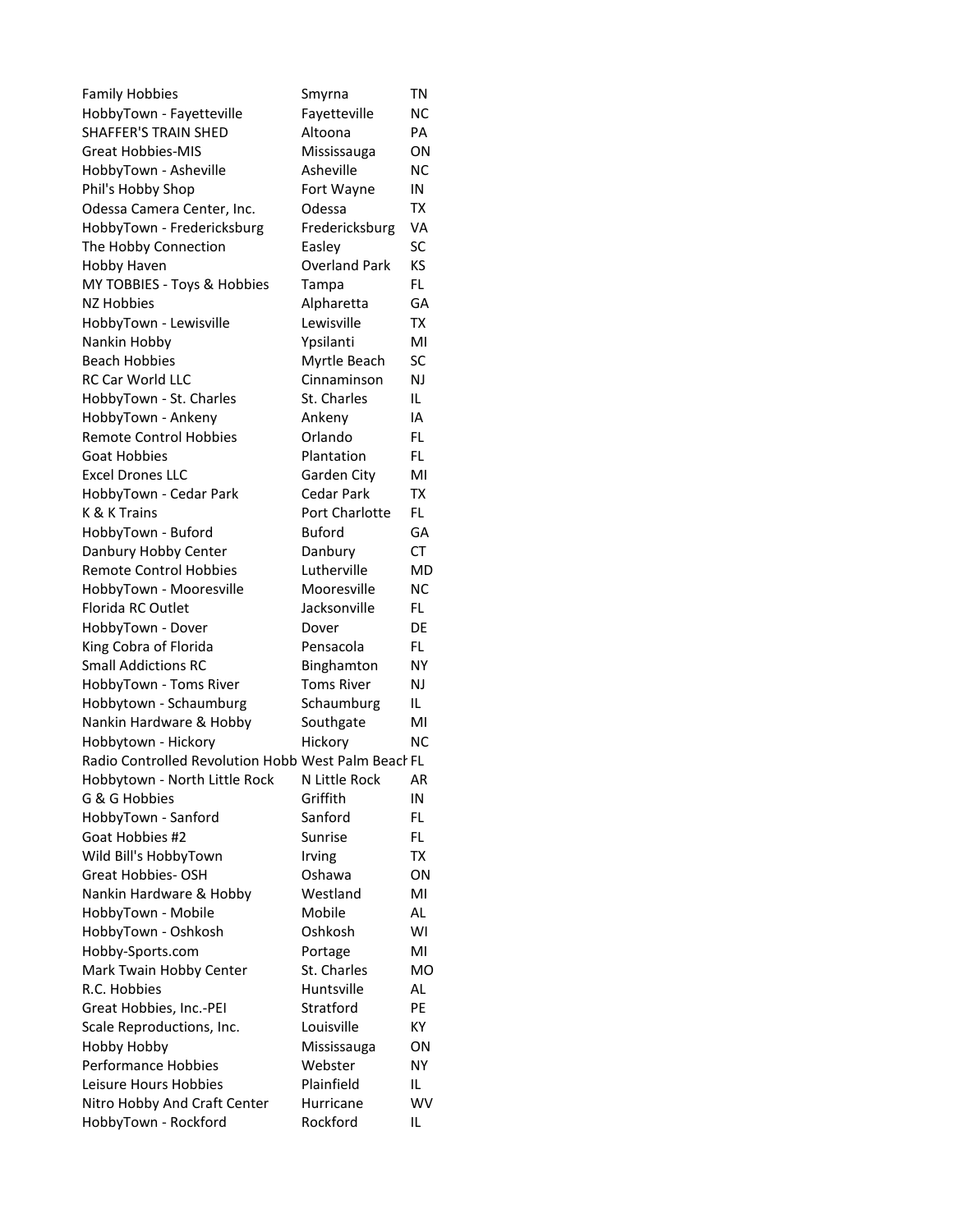| Phil's Hobby Shop, Inc                      | <b>Pinellas Park</b> | FL.       |
|---------------------------------------------|----------------------|-----------|
| Family Hobby Center                         | <b>Naples</b>        | FL        |
| RC Madness Track & Hobby                    | Enfield              | CT        |
| HobbyTown - Kennesaw                        | Kennesaw             | GA        |
| Ray and Robins Hobby Center                 | Falmouth             | <b>ME</b> |
| The Hobby Shop                              | Stockbridge          | GA        |
| Hobby Hangar Speedway                       | Chantilly            | VA        |
| <b>Bayshore Hobby</b>                       | Bayshore             | <b>NY</b> |
| Field's Hobby Center                        | CHEEKTOWAGA          | NΥ        |
| Hobby Works-LA                              | Laurel               | <b>MD</b> |
| <b>Hobby Express</b>                        | Cranberry Towns PA   |           |
| HobbyTown - Austin                          | Austin               | ТX        |
| HobbyTown - Omaha                           | Omaha                | <b>NE</b> |
| HobbyTown - Indianapolis                    | Indianapolis         | IN        |
| Mid South Hobbies                           | Memphis              | <b>TN</b> |
| HobbyTown - Martinez                        | Martinez             | GA        |
| Schaefer's Hobby Center                     | St. Louis            | MO        |
| Jetco's Hiawatha Hobbies                    | Pewaukee             | WI        |
| HobbyTown - Corona                          | Corona               | CA        |
| Discount Hobby Warehouse                    | San Diego            | CA        |
| Anchorage House Of Hobbies                  | Anchorage            | АK        |
| HobbyTown - Everett                         | Everett              | <b>WA</b> |
| El Cajon Hobbies                            | El Cajon             | CA        |
| HobbyTown - St. George                      | St. George           | UT        |
| Cen Cal Hobbies                             | Modesto              | CA        |
| Rise Up HobbyTown                           | Palm Desert          | CA        |
| Discount Hobby                              | San Marcos           | CA        |
| <b>Alliance RC Hobbies</b>                  | Mesa                 | AZ        |
| JJ Customs, LLC                             | San Jose             | CA        |
| Hobbytown - Santee                          | Santee               | CA        |
| Hobbytown - Westminster                     | Westminster          | CO        |
| Remote Control Hobbies-Smoky H Aurora       |                      | CO        |
| Colpar's HobbyTown-West                     | Lakewood             | CO        |
| Robin's Hobby Service                       | Glendale             | CA        |
| <b>Eugene Toy And Hobby</b>                 | Eugene               | OR        |
| Marty's Hobbies                             | <b>Thousand Oaks</b> | CA        |
| West Valley Hobbies                         | Salt Lake Citv       | UT        |
| J & S R/C Hobbies Plus                      | Marysville           | WA        |
| Colpar's HobbyTown USA                      | Aurora               | CO        |
| R/C Plus                                    | Salem                | OR        |
| <b>RC Country Hobbies</b>                   | Sacramento           | CA        |
| Tony's Hobbies                              | <b>Baldwin Park</b>  | CA        |
| <b>Ultimate Hobbies</b>                     | Orange               | CA        |
| Pegasus Hobbies                             | Montclair            | CA        |
| Al's Cycle & Hobbies, Inc                   | Medford              | OR        |
| <b>Dynamic Hobbies</b>                      | Hemet                | СA        |
| HobbyTown - Happy Valley                    | <b>Happy Valley</b>  | OR        |
| Jake's Performance Hobbies                  | <b>Rohnert Park</b>  | CA        |
| Tacoma R/C Raceway                          | Tacoma               | WA        |
|                                             |                      |           |
| HobbyTown - Tukwila<br>HobbyTown - Longmont | Tukwila              | WA<br>CO  |
|                                             | Longmont<br>Palmdale | СA        |
| <b>High Desert Hobbies</b>                  | Atascadero           | СA        |
| Hobby Headquarters, Inc.                    |                      |           |
| Rob's R/C Hobbies                           | Huntington Beac CA   | AZ        |
| Viper Hobbies                               | Mesa                 |           |